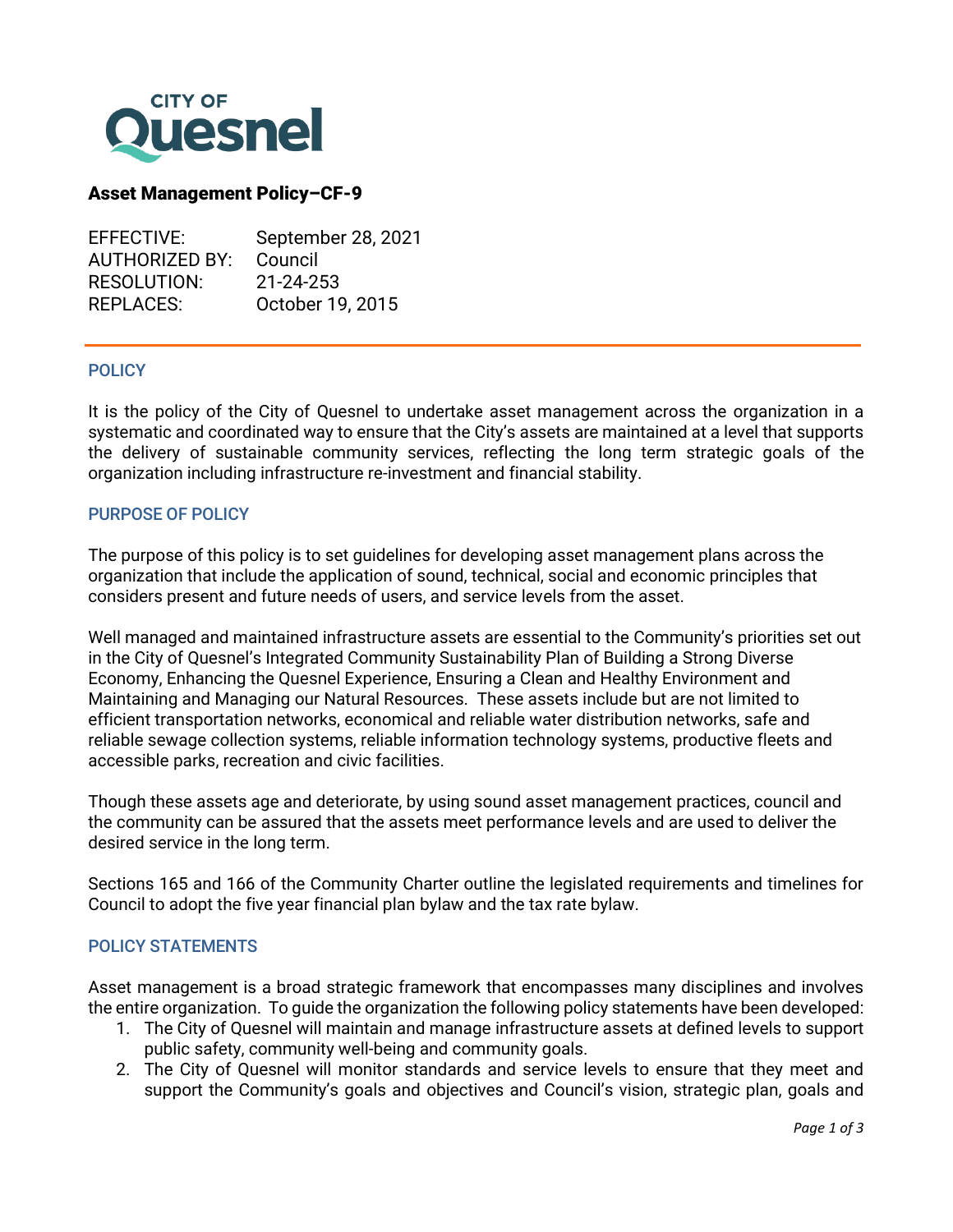objectives.

- 3. The City of Quesnel will develop and maintain asset inventories of all its infrastructures
- 4. The City of Quesnel will establish infrastructure replacement strategies through the use of full life cycle costing principles.
- 5. When making land use and development decisions, the City of Quesnel will consider the long term cost implications of their decisions.
- 6. Before purchasing a new asset, the City of Quesnel will fully understand the life cycle costs required and any effect the funding required will have on the replacement plan of current assets.
- 7. The City of Quesnel will plan financially for the appropriate level of maintenance of assets to deliver service levels and extend the useful life of assets.
- 8. The City of Quesnel will plan appropriately for the disposal of assets, including regular reviews of assets with Council that consider possible disposals.
- 9. Where appropriate, the City of Quesnel will consider and incorporate asset management in its other corporate plans.
- 10. The City of Quesnel will report to citizens regularly on the status and performance of work related to the implementation of this asset management policy.

# **CONTEXT**

Asset management is formalized through various corporate documents. Council and staff will consider this policy and integrate it in the development of other corporate documents where possible and appropriate including such documents as:

- The Official Community Plan
- The City's Corporate Strategic Plan
- Corporate Financial Plans
- Operational plans and budgets
- Annual reports
- Design criteria and specifications
- Infrastructure servicing, management and replacement plans
- Community Social Plans
- Parks and Recreation Plans
- Facility Plans
- North Cariboo Recreation Plans (with the Cariboo Regional District)

## **PRINCIPLES**

The City of Quesnel will follow the following principles with respect to asset management

- 1. Manage assets sustainably considering the City's environmental, social and economic responsibilities and the life cycle costs of assets.
- 2. Optimize the use of available resources.
- 3. Make informed asset decisions
- 4. Articulate and evaluate trade-offs, and record the basis for a decision.
- 5. Integrate corporate, financial, business, technical and budgetary planning for assets.
- 6. Maintain organizational accountability and responsibility for asset inventory, condition, use and performance.
- 7. Consult with stakeholders where appropriate.
- 8. Define and articulate asset performance, maintenance and replacement standards and outcomes.
- 9. Consider the effects of climate change in the design, renewal and replacement of assets.
- 10. Consider the criticality of the services provided and minimize the risks of downtime.